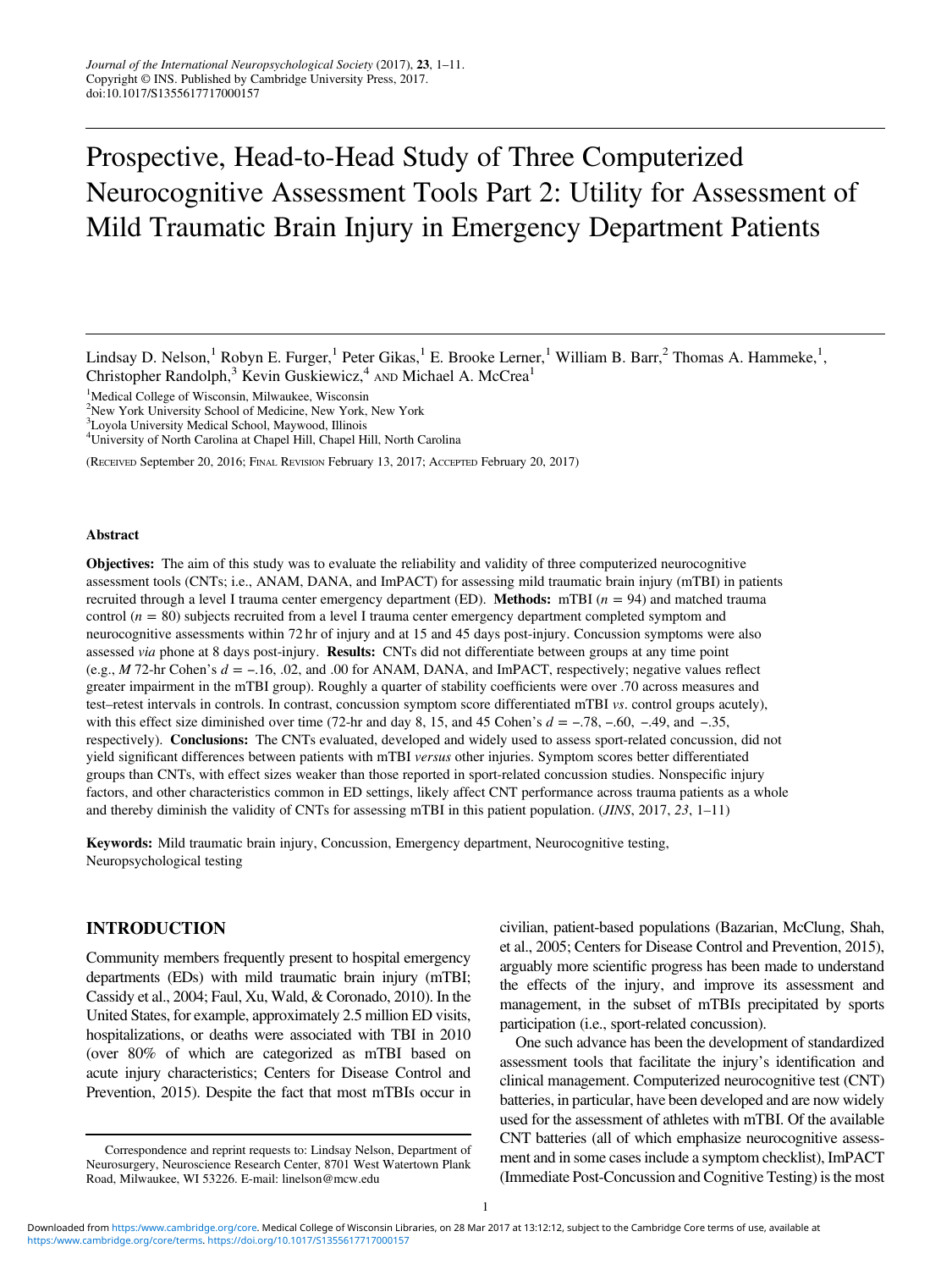widely used and studied in sports settings, although other tools have been developed for athlete (e.g., Axon Sports), military (Automated Neuropsychological Assessment Metrics and Defense Automated Neurobehavioral Assessment, i.e., ANAM and DANA, respectively), and other populations (e.g., CNS Vital Signs).

Given that most mTBIs occur outside the athletic arena, it is important to determine whether the neurocognitive assessment tools developed for athletes provide clinical utility for the broader mTBI population. The ED setting is particularly challenging for diagnosing and treating mTBI—the majority of mTBI patients in this setting do not realize their symptoms are indicative of mTBI (Delaney, Abuzeyad, Correa, & Foxford, [2005\)](#page-9-0), and most who appear to meet CDC criteria for mTBI do not receive this diagnosis (Powell, Ferraro, Dikmen, Temkin, & Bell, [2008\)](#page-9-0). Of those who are diagnosed, a large minority (37.2%) are not given recommendations for mTBI follow-up by their physicians (Bazarian, McClung, Cheng, Flesher, & Schneider, [2005\)](#page-8-0).

A major factor that complicates the identification of mTBI in ED and other civilian mTBI populations is the high prevalence of comorbid personal and clinical features that mimic the effects of mTBI, thereby rendering it difficult to isolate the effects of the injury (Furger, Nelson, Lerner, & McCrea, [2016](#page-9-0); Luoto et al., [2013;](#page-9-0) Mathias, Harman-Smith, Bowden, Rosenfeld, & Bigler, [2014](#page-9-0)). To the degree that neurocognitive tests are sensitive to mTBI in ED patients, their use could facilitate its identification and the triaging of affected patients into appropriate education and clinical management opportunities.

The automated nature of CNT administration (alongside other features; see Covassin, Elbin, & Stiller-Ostrowski, [2009](#page-9-0); Meehan, d'Hemecourt, Collins, Taylor, & Comstock, [2012\)](#page-9-0) may facilitate their adoption in medical settings over traditional paper-and-pencil neuropsychological tests. However, very few studies have examined the performance of CNTs in patients recruited from EDs. One study of ImPACT found statistically slower reaction time/processing speed (but equivalent verbal and visual memory) in mTBI versus control participants tested in the ED (Peterson, Stull, Collins, & Wang, [2009\)](#page-9-0), whereas another study found a moderate effect of mTBI on immediate memory (as measured by the Rapid Screen of Concussion computerized battery) but nonsignificant effects of six other indices after adjusting for confounding variables (recent alcohol use; Sheedy, Geffen, Donnelly, & Faux, [2006\)](#page-10-0).

Project Head to Head was a prospective study of the reliability, validity, and clinical utility of four CNTs for the assessment of mTBI that enrolled subjects in both sport and civilian (ED) samples from 2012 to 2014. Here, we present results from the ED arm of the study, which collected data on three CNTs (ANAM, DANA, ImPACT). (Corresponding findings from the sports arm of the study have been published previously; Nelson, LaRoche, et al., [2016](#page-9-0).) We present the test–retest reliability and validity (group-level sensitivity/ discrimination) of these neuropsychological measures in patients recruited from an ED with uncomplicated mTBI (as well as matched trauma controls) who were assessed at several time points post-injury.

Findings for the CNTs are compared to those of a brief postconcussive symptom checklist (Sport Concussion Assessment Tool – 3; SCAT3). Based on the small body of prior work on the performance of these measures to detect mTBI in similar patient populations, we expected to observe significant and moderate-to-large differences between mTBI and control groups in SCAT3 symptoms, with modest but statistically significant differences between groups on some CNT measures. Test–retest reliability evaluated in the control group was expected to be modest, given findings of limited stability of these measures in uninjured athlete populations (e.g., Nelson, LaRoche, et al., [2016](#page-9-0)), where sample characteristics (as compared to this ED sample) could be expected to maximize measurement stability.

# METHOD

#### **Participants**

The sample was derived from participants in Project Head to Head, which enrolled a convenience sample of ED patients treated between September 2012 and May 2014 at an academic medical center that serves the emergent needs of the local community as well as being the region's only level I trauma center. Participants completed informed consent before their first evaluation and were compensated \$210 for their time and effort in completing all assessments. Testing procedures were approved by the Institutional Review Board at the Medical College of Wisconsin.

We monitored each patient being treated in the ED and attempted to approach any patient who appeared to meet inclusion and exclusion criteria specified below (e.g., age 18– 45 years old, exposed to a common cause of mTBI; Faul et al., [2010\)](#page-9-0). Possible causes of mTBI included motor vehicle-traffic crashes, falls, assaults, and struck by/against an object events. [Figure 1](#page-2-0) is a flow chart of each screening and enrollment stage. Of the 181 participants who completed informed consent, 98 met criteria for mTBI and 83 were enrolled as trauma controls. One of these subjects did not complete any assessment procedures after consenting to participate, 2 were withdrawn after the first assessment when it was discovered they met exclusionary criteria (neurologic disorder and positive head CT), and 4 were excluded due to evidence of invalid neurocognitive test results (see the Data Analyses section), yielding a final sample for analysis of 94 mTBI participants and 80 controls.

## Inclusion and Exclusion Criteria

Our definition of mTBI was based on that of the study sponsor, the U.S. Department of Defense: "mTBI is defined as an injury to the brain resulting from an external force and/or acceleration/ deceleration mechanism from an event such as a blast, fall, direct impact, or motor vehicle accident which causes an alteration in mental status typically resulting in the temporally related onset of symptoms such as headache, nausea, vomiting, dizziness/ balance problems, fatigue, insomnia/sleep disturbances,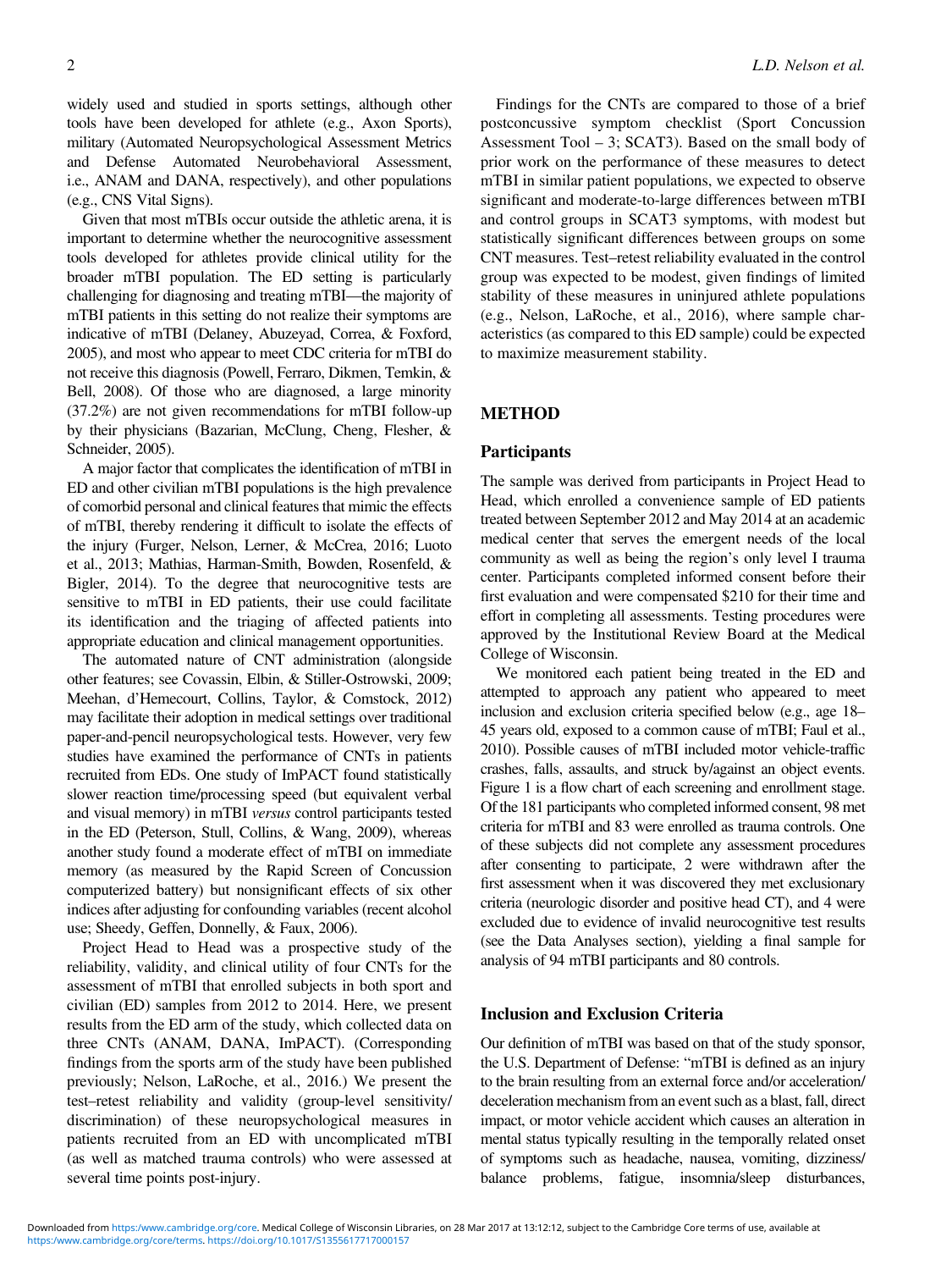<span id="page-2-0"></span>

Fig. 1. Patient screening and recruitment flow chart. Screening of emergency department (ED) admissions occurred in real-time, and patients who met eligibility criteria were considered for approach. As study procedures were conducted outside the ED, patients who were approached about the study were allowed to either schedule a study appointment or consent to be contacted about the study at a later time.

drowsiness, sensitivity to light/noise, blurred vision, difficulty remembering, and/or difficulty concentrating" (Helmick et al., [2006,](#page-9-0) p. 2).

Inclusion criteria for participation were age (18–45 years, the age range of interest to the study sponsor), loss of consciousness less than 30 min, posttraumatic amnesia less than 24 hr, no acute intracranial findings on brain imaging (if available), proficiency in English, and presenting for the initial assessment within 72 hr of injury. Subjects were excluded if they had an injury that precluded participation in the study protocol (e.g., hand injury that prevented use of a computer mouse), current diagnosis of a psychotic disorder, $<sup>1</sup>$  history or</sup> clinical suspicion of other conditions (e.g., epilepsy, stroke, dementia) known to cause cognitive dysfunction, and history of moderate or severe TBI. Trauma controls met the inclusion criteria but sustained orthopedic injuries rather than mTBIs. Controls were also excluded if they had an mTBI within the last 6 months.

## Assessment Protocol

The study protocol involved completion of post-injury examinations conducted within 72 hr of injury and at 8  $(\pm 1)$ , 15  $(\pm 2)$ , and 45  $(\pm 5)$  days post-injury. Mean (SD) time from injury to follow-up was 39.03 (21.62) hr, 7.94 (1.16) days, 14.63 (1.54) days, and 43.94 (3.93) days for the 72-hr, 8-, 15-, and 45-day time points, respectively. Tests were individually proctored by a research assistant in a quiet setting, nearly always with only one participant being examined at a time. Participants were either first assessed immediately after being medically discharged from the ED or they made an appointment to return another time. The assessment began with a one-on-one interview of contact information, demographics, and health history information followed by a neuropsychological assessment battery. Follow-up assessments began with an interview about subjects' recoveries followed by the same neuropsychological assessment battery. To reduce the burden on participants to come to our office for assessment, day 8 follow-up appointments were completed via phone and only obtained recovery and SCAT3 symptom ratings (see below).

The testing protocol consisted of, in order, the: Wechsler Test of Adult Reading (WTAR; Wechsler, [2001\)](#page-10-0), CNT #1, Standardized Assessment of Concussion (SAC; McCrea et al., [1998\)](#page-9-0), Sport Concussion Assessment Tool –  $3<sup>rd</sup>$  edition (SCAT3) symptom checklist (McCrory et al., [2013](#page-9-0)), CNT #2, Green's Medical Symptom Validity Test (MSVT; Green, [2003](#page-9-0)), Satisfaction With Life Scale (SWLS; Diener, Emmons, Larsen, & Griffin, [1985](#page-9-0)), Brief Symptom Inventory-18 (BSI-18; Derogatis, [2001\)](#page-9-0), Posttraumatic Stress Disorder Checklist – Civilian Version (PCL-C; Weathers, Litz, Huska, & Kean, [1994](#page-10-0)) and the Balance Error Scoring System (BESS; Guskiewicz, Ross, & Marshall, [2001](#page-9-0)). The MSVT was not performed at the day 15 assessment.

Each subject took two of three CNTs: Automatic Neuropsychological Assessment Metrics (ANAM v. 4.3; Vista Life Sciences), Defense Automated Neurobehavioral Assessment [DANA; U.S. Navy Bureau of Medicine and Surgery (BUMED)] and Immediate Post-Concussion Assessment and Cognitive Testing (ImPACT, Online version; ImPACT Applications Inc.). These were selected by the study's principal investigator and advisors to match the most widely used CNTs in sports medicine and military settings at the time of study design. CNT pairs were filled sequentially during the course of the study with order of administration counterbalanced across participants. Once assigned to an order of administration, each subject completed the same order at all follow-up examinations.

## Neuropsychological Tests

ANAM and ImPACT have been described in more detail in publications from the sports arm of this study and are summarized more briefly here (Chin, Nelson, Barr, McCrory, & McCrea, [2016](#page-8-0); Nelson, LaRoche, et al., [2016](#page-9-0); Nelson, Pfaller, Rein, & McCrea, [2015](#page-9-0)).

# ANAM

The version of ANAM used was comprised of eight subtests: Simple Reaction Time (SRT), Code Substitution-Learning (CDS), Procedural Reaction Time (PRT), Mathematical Processing (MTH), Matching to Sample (M2S), Code Substitution-Delayed (CDD), Simple Reaction Time 2 (SR2), and Go/No-Go (GNG), producing one throughput score for

<sup>1</sup> Early in the study, we also excluded individuals with a current diagnosis of a mood or anxiety disorder and required subjects to present to the initial assessment within 24 hours of injury. These criteria were relaxed in September 2013 due to suboptimal enrollment. In particular, individuals with a mood or anxiety disorder were allowed to enroll if they had been stable on any treatment (e.g., medication) for at least 3 months.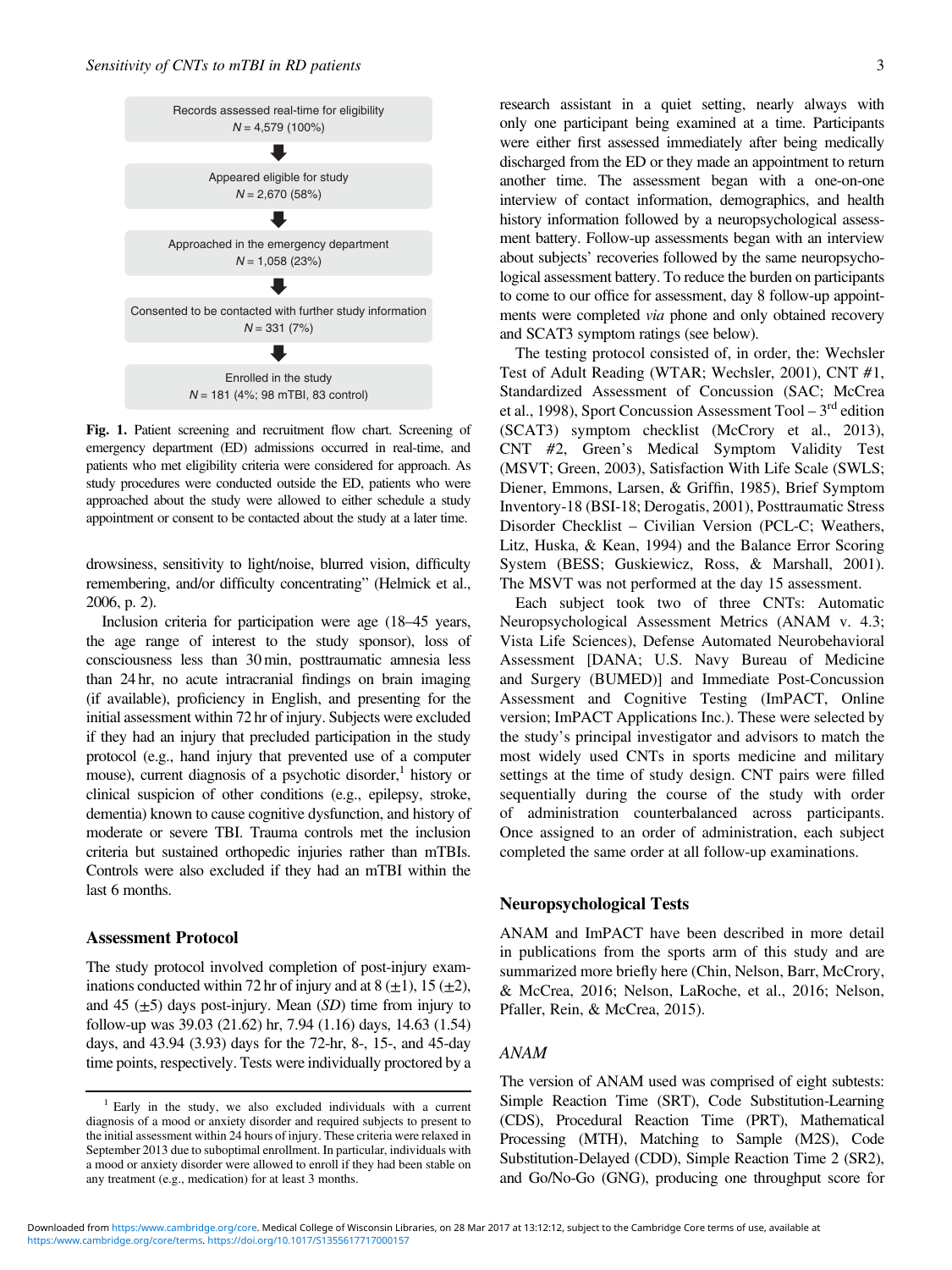each subtest (except GNG, for which the D-prime score was used) as a well as Composite Score that aggregates the subtests' throughput scores (Vincent et al., [2012](#page-10-0)).

# DANA

The DANA BRIEF examination is comprised of nine cognitive tasks: Simple Reaction Time (SRT), Code Substitution (CDS), Procedural Reaction Time (PRT), Spatial Processing (SP), Choice Reaction/Go/No-Go (GNG), Code Substitution Recall (CDR), Matching to Sample (M2S), Memory Search (MS), and a second trial of Simple Reaction Time (SR2). Each subtest produces a throughput score. Psychological screening measures included in DANA were not evaluated for the purpose of this study.

# ImPACT

ImPACT is comprised of six tasks which yield four neurocognitive composite scores: Verbal Memory (VERM), Visual Memory (VISM), Visual Motor Speed (VMS), and Reaction Time (RT).

# SCAT3 symptom checklist

The SCAT3 (McCrory et al., [2013\)](#page-9-0) symptom checklist is a 22-item self-report checklist of post-concussive symptoms (each rated from 0 to 6, with the resulting symptom severity scores ranging from 0 to 132). Higher scores reflect greater symptom burden.

# Data Analyses

#### Sample and measures

Analyses included the aforementioned indices derived from each CNT as well as the SCAT3 symptom severity score. Subjects with evidence of invalid test performance, as determined by failure of one or more indices of the MSVT, were excluded from analyses by time point (at day 15, where the MSVT was not administered, we used the more conservative estimate of any MSVT failure across the other time points). In all, only 4 subjects failed to provide any valid assessment data, resulting in 94 mTBI and 80 control subjects reported on below. Cell sample sizes for the valid data analyzed here are presented in [Table 3.](#page-6-0) Analyses did not exclude subjects based on the performance validity output embedded in ImPACT and ANAM due to: (a) our preference to not bias results in favor of select neurocognitive measures (e.g., due to the fact that DANA does not contain performance validity measures), (b) because some performance validity measures (in particular those of ImPACT) were developed for the purpose of establishing invalid performance in healthy athletes assessed pre-injury (and, therefore, are of unclear validity in this injured trauma sample), and (c) to maximize the sample size available for each analysis.

However, because we were interested in the degree to which the CNT performance validity criteria affected our

results, major analyses (e.g., test–retest reliability, effect sizes of mTBI vs. control group differences) were re-run for the three CNTs after excluding subjects whose embedded performance validity measures indicated questionably valid data. For DANA, we applied the major validity criteria used by ANAM given the high level of similarity between these tests (i.e., excluding relevant subtests where accuracy<56%; see Nelson et al., [2015](#page-9-0)). The findings of these additional analyses (which yielded extremely modest changes in results from those of the full sample) are summarized in the Results section.

#### **Stability**

Test–retest reliability for each scale was quantified for the control sample using both Pearson correlations  $(r)$  and intraclass correlations (ICC; two-way mixed; absolute agreement). Although the injured status of this control group could be expected to diminish performance stability, this was nevertheless of interest to provide a comparison to prior published data on the stability of these measures in healthy athletes (Chin et al., [2016](#page-8-0); Nelson, LaRoche, et al., [2016](#page-9-0)). Test–retest intervals were selected from varying combinations of 72-hr, day 15, and day 45 time points to achieve a range of intervals. This yielded mean intervals of 13 (72-hr vs. day 15), 29 (day 15 vs. day 45), and 42 (72-hr vs. day 45) days. To extract an overall stability metric across indices within each CNT, correlation coefficients were converted to  $z$  scores using the Fisher transformation, averaged together, and back-transformed into the mean correlation coefficients presented in [Table 2](#page-5-0).

## Sensitivity

Group (mTBI, control) $\times$ Time (72-hr, day 15, day 45) repeated-measures analyses of variance were computed for each CNT subscale. Greenhouse-Geisser correction was used where needed for violations of the sphericity assumption. Follow-up  $t$  tests were conducted where appropriate to examine between-group differences at each time point. Adjustment for multiple comparisons was performed using the false discovery rate method (Benjamini & Hochberg, [1995\)](#page-8-0). Cohen's d effect sizes of mTBI versus control group differences were computed across measures and time points. Next, receiver operating characteristic (ROC) curves were produced for each index to provide another clinically relevant metric regarding the value of each measure for individual decision making about group status.

# **RESULTS**

# Sample Characteristics

The demographic makeup and acute injury characteristics of the sample are presented in [Table 1.](#page-4-0) The groups were closely matched on variables including gender, age, race, socioeconomic status, estimated verbal intellectual ability (WTAR score), mTBI history, and litigation related to injury. The mTBI group had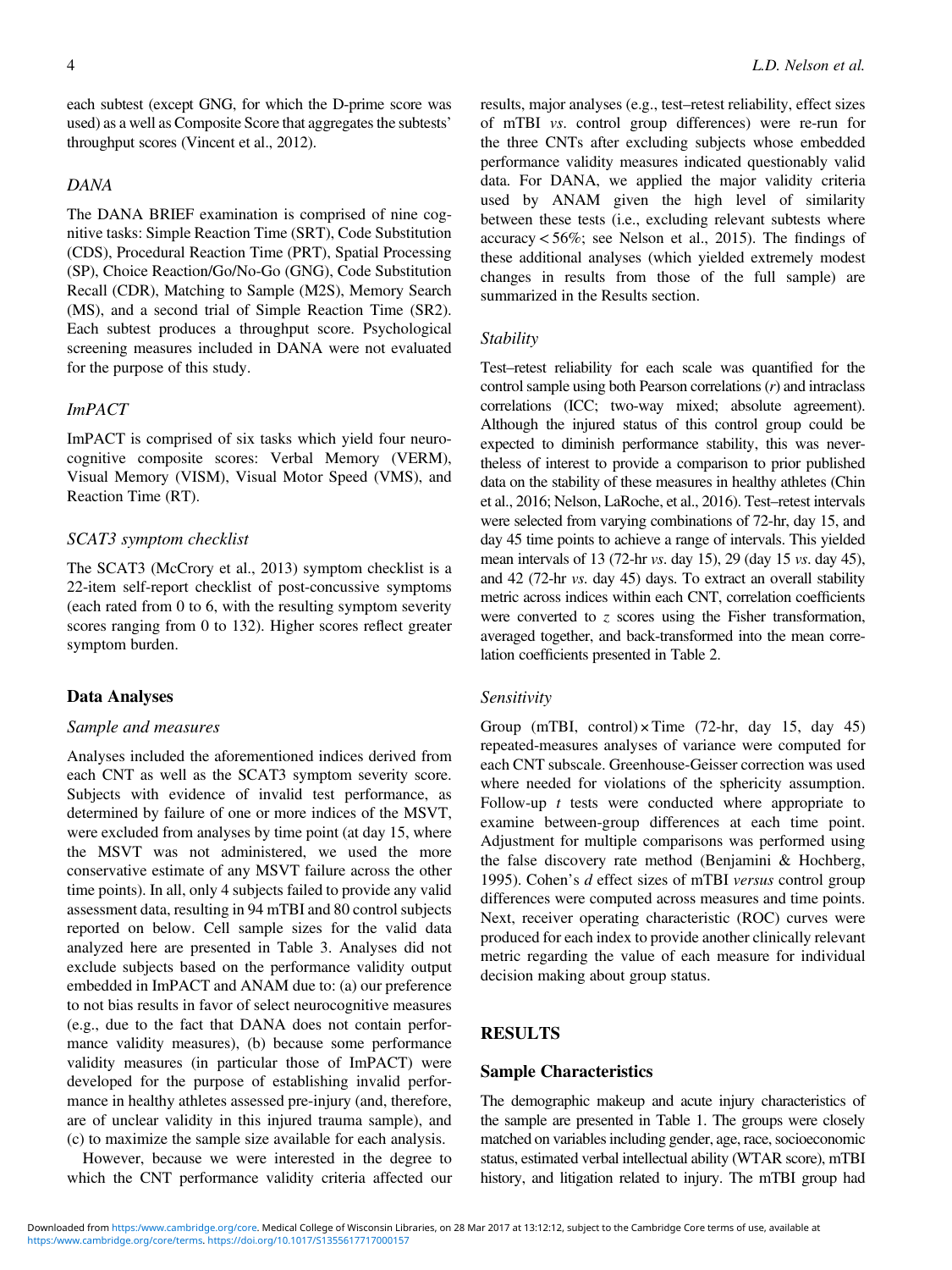#### <span id="page-4-0"></span>Table 1. Sample characteristics

|                                 | mTBI           | Trauma<br>control |            |
|---------------------------------|----------------|-------------------|------------|
|                                 | $N = 94$       | $N = 80$          |            |
|                                 | $M(SD)$ or $%$ | $M(SD)$ or $%$    | $p$ -Value |
| Gender (male)                   | 60.6%          | 48.8%             | .116       |
| Age (years)                     | 29.11 (7.58)   | 30.65 (7.83)      | .189       |
| Race                            |                |                   | .230       |
| <b>Black</b>                    | 51.1%          | 56.3%             |            |
| White                           | 40.4%          | 41.3%             |            |
| Other/unknown                   | 8.5%           | 2.5%              |            |
| <b>ADHD</b>                     | 12.9%          | 6.3%              | .143       |
| Learning disability             | 4.3%           | 6.3%              | .554       |
| Psychiatric diagnosis           | 8.5%           | 1.3%              | .031       |
| WTAR standard score             | 93.88 (17.09)  | 95.28 (16.95)     | .592       |
| Household SES                   | 41.24 (12.01)  | 42.99 (10.53)     | .361       |
| Health insurance type           |                |                   | .841       |
| Commercial                      | 46.8%          | 47.4%             |            |
| Government                      | 31.9%          | 32.1%             |            |
| None                            | 20.2%          | 20.5%             |            |
| Other/unknown                   | 1.1%           | $0.0\%$           |            |
| Number of prior mTBIs           |                |                   | .762       |
| $\overline{0}$                  | 64.9%          | 70.9%             |            |
| 1                               | 28.7%          | 25.3%             |            |
| $\overline{2}$                  | 3.2%           | 1.3%              |            |
| $3+$                            | 3.2%           | 2.5%              |            |
| Mechanism of injury             |                |                   | .039       |
| Motor vehicle-traffic           | 59.6%          | 66.3%             |            |
| Fall                            | 25.5%          | 31.3%             |            |
| Assault                         | $4.3\%$        | $0.0\%$           |            |
| Struck by/against               | 10.6%          | 2.5%              |            |
| Litigation related to injury    | 27.3%          | 27.3%             | .999       |
| Worker's compensation<br>injury | 15.9%          | $9.0\%$           | .180       |

 $Note. ADHD = attention deficit-hyperactivity disorder; WTAR = Wechsler$ Test of Adult Reading standard score; SES = Hollingshead socioeconomic status. Missingness was  $n = 1$  on number of prior mTBIs and ADHD, 9 on litigation status, and 8 on worker's compensation status.

somewhat higher representation of subjects with a self-reported history of psychiatric disorder ( $n = 8$  vs. 1 in the control group;  $p = .031$ ). Of these, four reported bipolar depression (two of whom had a comorbid anxiety disorder), two reported only unipolar depression, two reported an unspecified mood disorder, and three reported an anxiety disorder. Eight of these subjects were taking a psychiatric medication at the time of enrollment. Exclusion of subjects with psychiatric histories from analyses, however, had negligible effects on the main results of this study (e.g., mTBI vs. control group effect sizes reported [Table 4](#page-7-0) declined at a mean of  $d = .01$ ).

Among the injured sample, 36.8% endorsed loss of consciousness, 15.8% posttraumatic amnesia, and 6.3% retrograde amnesia. We could not confirm loss of consciousness with witnesses and the report of loss of consciousness could simply represent posttraumatic amnesia. The overall distribution of CNT pairings across the sample evaluated in this manuscript was: 38.2% ANAM-DANA, 12.9% ANAM-ImPACT, and 48.9% DANA-ImPACT.

The percentage of the sample that completed day 15 and 45 follow-up assessments was 89.1% and 83.9%, respectively.

Those who did versus did not complete the day 15 assessment were less likely to have attention deficit-hyperactivity disorder (ADHD) (7.8% vs. 26.34%;  $\chi^2[1] = 6.55$ ;  $p = .010$ ). Similarly, those who did versus did not complete the day 45 assessment were less likely to have ADHD (5.5% vs. 32.1%;  $\chi^2[1] = 18.78$ ;  $p < .001$ ). Otherwise, all other demographic, history, injury, and 72-hr assessment measures were equivalent between groups ( $p > .05$ ).

Trauma control subjects self-reported injuries to a variety of bodily regions: back (61.3%), neck (50.0%), upper extremity (45.0%), lower extremity (45.0%), trunk (18.8%), and head (16.3%). The 13 controls coded positive for head trauma reported lacerations, bruises, or other injuries to the head but did not otherwise meet criteria for mTBI (i.e., did not endorse altered mental status or mTBI symptoms). Excluding these subjects from analyses did not impact the primary results (e.g., M change in Cohen's d values reported in [Table 4](#page-7-0) was  $d = .01$ ).

Finally, although litigation status was unrelated to injury group and, therefore, had no effect on the major study analyses, given the relatively high prevalence of the sample's reported involvement in litigation and the relevance of this variable to the neuropsychology audience, data pertaining to the magnitude of litigation-related effects on the neurocognitive performance and mTBI symptoms are presented in the Supplementary Materials. To summarize the results briefly, subjects' who endorsed any involvement in litigation related to their injuries tended to report more mTBI symptoms and perform more poorly on neurocognitive measures, with effects small-to-medium in magnitude. Given the relatively crude manner in which this variable was assessed, $2$  however, these data should be interpreted cautiously.

# Test–Retest Reliability of Symptom and Neurocognitive Indices

[Table 2](#page-5-0) displays the test–retest reliability of the symptom and neuropsychological measures obtained at varying intervals using data from the trauma control group. The SCAT3 symptom severity score had reliability coefficients over .70 for the briefer test–retest interval (Pearson *vs.* ICC = .78 *vs.* .74), with somewhat lower magnitudes for the longer test–retest intervals (e.g., Pearson  $r$  for 29-day and 42-day intervals = .60 and .55, respectively). For the CNTs, 44–63% of Pearson reliability coefficients were over .6 across all test–retest intervals (12 of 27 for ANAM, 17 of 27 for DANA, and 5 of 12 for ImPACT, respectively), and 25–33% of coefficients were over .7 (9 of 27, 8 of 27, and 3 of 12 across all test–retest intervals for ANAM, DANA, and ImPACT, respectively). Similar results were found using ICCs (33–63% of coefficients over .6 and 19–30% over .7 across CNTs and test–retest

<sup>&</sup>lt;sup>2</sup> Subjects were asked a yes/no question about whether they were actively pursuing litigation related to their injuries, with this variable coded "Yes" if a subject endorsed this at any of the four contact points from <72 hr to 45 days post-injury. We conducted no follow-up questioning or more detailed coding of the time course and nature of subjects' involvement in litigation.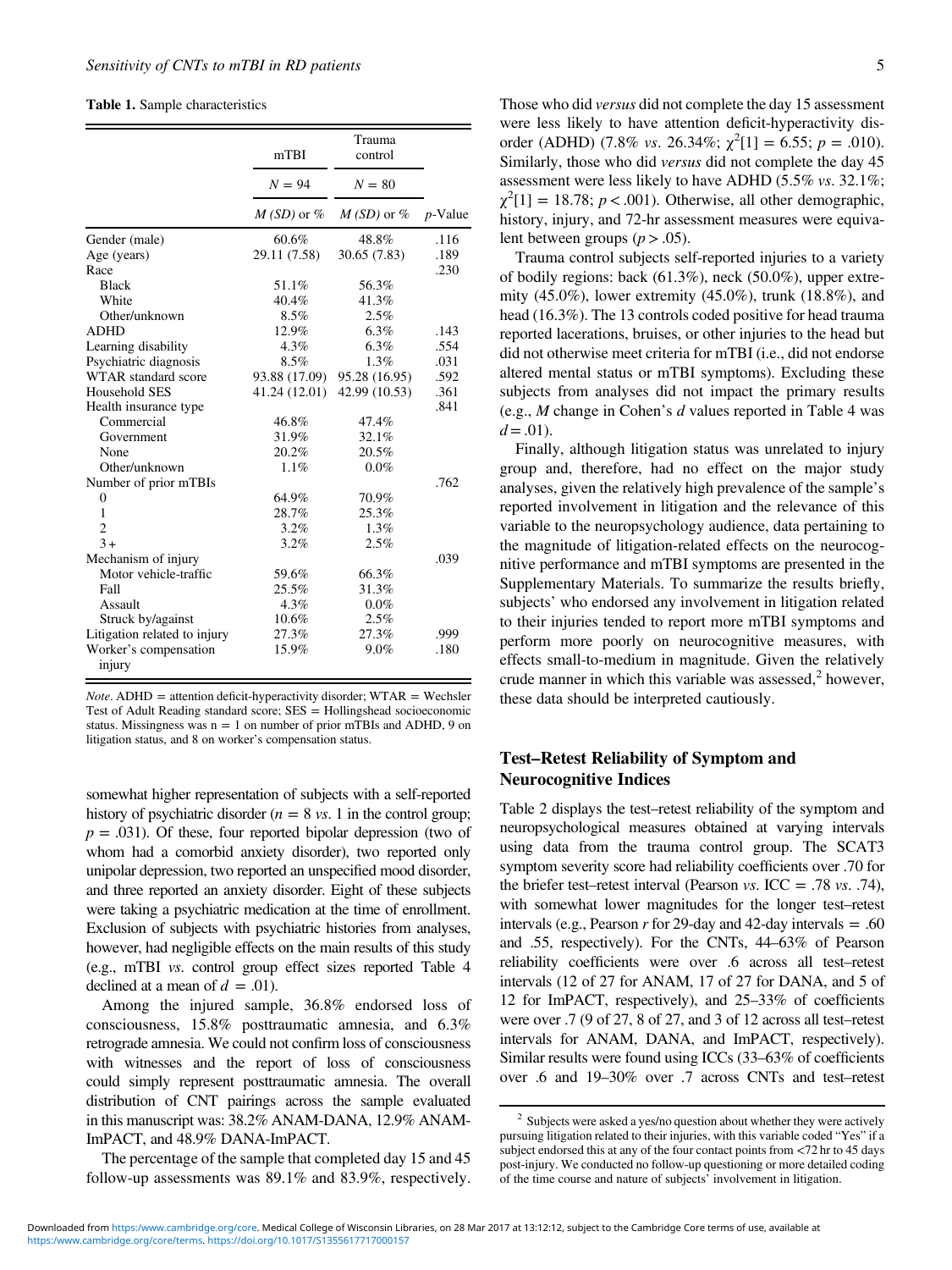<span id="page-5-0"></span>Table 2. Test–retest reliability of SCAT3 and CNT measures in trauma controls using Pearson (and intraclass) correlations

|                 | Test-retest interval |          |                |
|-----------------|----------------------|----------|----------------|
|                 | 13 Days              | 29 Days  | 42 Days        |
| SCAT3 symptoms  | .78(.74)             | .60(.54) | .55(.42)       |
| <b>ANAM</b>     |                      |          |                |
| Composite       | .39(.35)             | .75(.72) | .58(.51)       |
| <b>SRT</b>      | .13(.10)             | .51(.51) | .20(.15)       |
| <b>CDS</b>      | .38(.35)             | .84(.79) | .32(.24)       |
| <b>PRT</b>      | .50(.49)             | .26(.27) | .61(.60)       |
| <b>MTH</b>      | .74(.41)             | .72(.48) | .85(.79)       |
| M2S             | .67(.67)             | .63(.62) | .76(.73)       |
| <b>CSD</b>      | .72(.66)             | .80(.80) | .75(.68)       |
| SR <sub>2</sub> | .41(.40)             | .30(.30) | $-.05 (-0.05)$ |
| <b>GNG</b>      | .46(.41)             | .41(.41) | .30(.27)       |
| Mean            | .51(.62)             | .62(.57) | .54(.48)       |
| <b>DANA</b>     |                      |          |                |
| <b>SRT</b>      | .68(.61)             | .81(.80) | .56(.55)       |
| <b>CDS</b>      | .80(.75)             | .79(.79) | .67(.62)       |
| <b>PRT</b>      | .75(.73)             | .78(.78) | .59(.59)       |
| <b>SP</b>       | .65(.60)             | .69(.69) | .57(.53)       |
| <b>GNG</b>      | .77(.76)             | .74(.73) | .53(.52)       |
| <b>CDR</b>      | .55(.54)             | .74(.75) | .43(.42)       |
| M2S             | .61(.61)             | .64(.62) | .51(.49)       |
| <b>MS</b>       | .31(.31)             | .39(.39) | .46(.43)       |
| SR <sub>2</sub> | .68(.66)             | .62(.61) | .61(.61)       |
| Mean            | .66(.63)             | .70(.70) | .55(.53)       |
| <b>ImPACT</b>   |                      |          |                |
| <b>VERM</b>     | .57(.58)             | .60(.59) | .50(.47)       |
| <b>VISM</b>     | .66(.66)             | .52(.52) | .52(.53)       |
| <b>VMS</b>      | .79(0.75)            | .83(.84) | .84(.79)       |
| RT              | .58(.55)             | .53(.53) | .45(.41)       |
| Mean            | .62(.60)             | .62(.62) | .57(.55)       |

*Note*. 13-day interval  $=72$ -hour to day 15 assessment; 29-day interval  $=$  day 15 to day 45 assessment; 42-day interval  $= 72$ -hour to day 45 assessment; SCAT3 = Sport Concussion Assessment Tool—3; SRT = Simple reaction time; CDS = code substitution-learning; PRT = procedural reaction time;  $MTH =$  mathematical processing;  $M2S =$  matching to sample;  $CSD = \text{code}$ substitution-delayed;  $SR2 = simple$  reaction time 2;  $GNG = go$  no-go;  $SP = spatial processing$ ;  $CDR = code substitution-recall$ ;  $MS = memory$ search;  $SR2 =$  simple reaction time trial 2;  $VERM =$  verbal memory composite;  $VISM = visual memory composite; VMS = visual motor speed composite;$  $RT$  = reaction time composite.

intervals). Excluding subjects who failed embedded effort indices for each CNT had minimal effect on test–retest reliability coefficients (e.g., across all time points, Pearson stability coefficients improved by a mean of .06, .01, and .01 for ANAM, DANA, and ImPACT, respectively).

# Between-Group Differences and Effect Sizes on Symptom and Neurocognitive Measures

[Table 3](#page-6-0) provides descriptive statistics for the mTBI and control groups across measures and time points, while [Table 4](#page-7-0) provides the between-group differences expressed as Cohen's d. The Supplementary Materials (Tables S1–S2) provides additional

statistical output to support the information provided in [Table 3.](#page-6-0) SCAT3 symptom severity score was the only variable that demonstrated statistically significant between-group differences at any of the acute and subacute time points (72-hr, day 8, and day 15  $d = .78, .60,$  and .49, respectively, FDR-adjusted  $ps < .05$ ; all in the expected direction of higher symptoms for mTBI *vs.* control subjects). The symptom score was not significantly different between the groups after correction for multiple comparisons at day 45 ( $d = .35$ ). No CNT measure demonstrated statistically significant group differences at any of the post-injury time points.

Before adjustment for multiple comparisons, only one main effect of Group (of 22 CNT variables) was significant (ANAM simple reaction time 2 Group  $p = .022$ ) and no Group  $\times$  Time interactions were significant. In terms of magnitude or clinical meaningfulness of group differences, the neurocognitive measures demonstrated quite small effect sizes even at 72 hr (absolute value of 72-hr ANAM  $ds = .06$  to .60 with all but one under .3; DANA  $ds = .00$  to .19; ImPACT  $ds = .05$  to .13; across these measures 15 were in the expected direction and 10 were not). Excluding subjects who failed embedded effort indices for each CNT had minimal effect on group differences (e.g., across all time points, d values became stronger in the expected direction by a mean of .05, .05, and .01 for ANAM, DANA, and ImPACT, respectively).

# ROC Curves

[Table 5](#page-7-0) displays the area under the ROC curve (AUC) as another metric of the ability of these clinical measures to discriminate between the mTBI and orthopedically-injured control groups. The best performing measure (SCAT-3 symptom severity score) provided only fair discrimination between groups (AUC = .72 at 72-hr), whereas discrimination was poor for neurocognitive measures (M AUC for ANAM, DANA, and ImPACT at  $72\text{-}hr = .56, 49, \text{ and } .50, \text{ respectively.}$ 

# DISCUSSION

In this prospective study of the utility of three computerized neurocognitive test batteries (ANAM, DANA, ImPACT) for the assessment of mTBI in patients recruited from an ED, none provided more than minimal discrimination between mTBI and trauma control groups within 72 hr of injury  $(M = 39$  hr) or at later time points (days 15 and 45 post-injury). For example, the mean Cohen's d (scaled with negative values in the direction of more impairment for mTBI vs. control groups) at 72 hr fater time points (days 15 and 45 post-injury). For example, the<br>mean Cohen's *d* (scaled with negative values in the direction<br>of more impairment for mTBI *vs*. control groups) at 72 hr<br>for ANAM, DANA, and ImPACT were −.1 respectively. These findings contrast those previously published from the sports arm of this study, which found stronger (generally medium-to-large) between-group differences in performance on ANAM, Axon, and ImPACT within 24 hr  $(M = 19$  hr) of injury in a sample of high school and collegiate athletes (Nelson, LaRoche, et al., [2016](#page-9-0)).

That effect sizes were much smaller for ED versus sport samples likely reflects one major difference between the two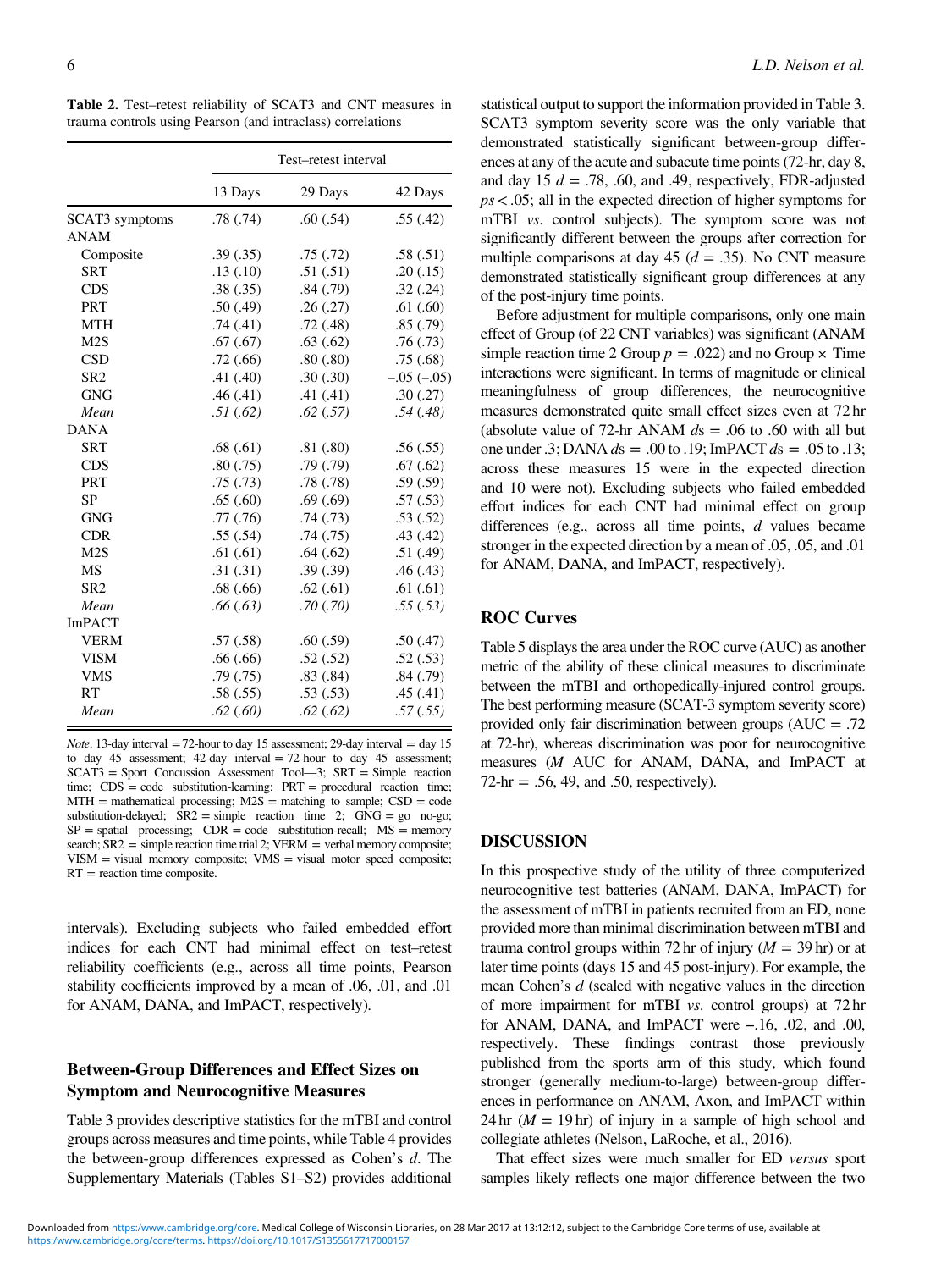#### <span id="page-6-0"></span>Table 3. Descriptive statistics  $M(SD)$

|                 |                | $<$ 72 Hours   | Day 15         |                | Day 45         |                |
|-----------------|----------------|----------------|----------------|----------------|----------------|----------------|
|                 | mTBI           | Control        | mTBI           | Control        | mTBI           | Control        |
|                 | $(n = 88)$     | $(n = 73)$     | $(n = 75)$     | $(n = 69)$     | $(n = 68)$     | $(n = 68)$     |
| SCAT3 symptoms  | 32.25 (26.14)  | 15.63 (14.82)  | 20.47 (21.86)  | 11.49 (13.40)  | 13.06 (17.62)  | 8.21 (9.06)    |
| <b>ANAM</b>     | $(n = 40)$     | $(n = 27)$     | $(n = 38)$     | $(n = 27)$     | $(n = 29)$     | $(n = 27)$     |
| Composite       | $-.82(1.56)$   | $-.55(1.57)$   | $-.41(1.25)$   | .07(2.01)      | $-.32(1.44)$   | .24(1.41)      |
| <b>SRT</b>      | 214.08 (54.35) | 200.88 (67.58) | 224.93 (46.18) | 229.41 (39.25) | 223.24 (42.34) | 235.55 (43.28) |
| <b>CDS</b>      | 46.61 (11.82)  | 48.52 (13.47)  | 53.93 (9.74)   | 53.31 (14.03)  | 53.84 (11.72)  | 58.90 (16.52)  |
| <b>PRO</b>      | 95.06 (21.92)  | 96.36 (22.98)  | 97.28 (17.79)  | 102.81 (23.05) | 96.35 (19.41)  | 101.65 (21.07) |
| <b>MTH</b>      | 18.02(6.73)    | 22.00(6.61)    | 20.42 (7.51)   | 23.84 (21.53)  | 22.27 (13.15)  | 24.10 (8.11)   |
| M2S             | 27.14 (9.37)   | 30.00 (12.39)  | 26.91 (8.74)   | 28.03 (11.57)  | 26.59(9.16)    | 27.61 (9.29)   |
| <b>CDD</b>      | 42.57 (21.83)  | 39.64 (18.31)  | 43.47 (15.07)  | 45.81 (16.85)  | 46.92 (16.90)  | 47.42 (18.49)  |
| SR <sub>2</sub> | 196.22 (53.24) | 209.67 (50.02) | 202.53 (58.15) | 219.63 (43.61) | 197.84 (48.58) | 218.68 (48.00) |
| <b>GNG</b>      | 3.16(1.40)     | 3.58(1.52)     | 3.93(1.40)     | 4.28(1.49)     | 3.70(1.35)     | 4.39(1.82)     |
| <b>DANA</b>     | $(n = 64)$     | $(n = 53)$     | $(n = 59)$     | $(n = 46)$     | $(n = 49)$     | $(n = 49)$     |
| <b>RT</b>       | 134.62 (32.74) | 134.76 (28.20) | 141.31 (28.93) | 147.64 (26.26) | 141.63 (24.98) | 142.43 (26.90) |
| <b>CDS</b>      | 41.76 (8.66)   | 40.44 (9.99)   | 44.98 (9.53)   | 43.78 (11.17)  | 45.86 (10.64)  | 44.92 (10.26)  |
| <b>PRT</b>      | 90.12 (18.65)  | 90.89 (16.39)  | 96.55 (15.77)  | 93.93 (18.59)  | 92.92 (15.76)  | 93.56 (17.68)  |
| <b>SP</b>       | 28.59 (7.13)   | 27.56 (7.09)   | 32.71 (8.82)   | 30.59(8.81)    | 33.10 (8.24)   | 30.52 (7.41)   |
| <b>GNG</b>      | 76.96 (32.70)  | 78.58 (31.91)  | 87.10 (31.66)  | 83.20 (36.04)  | 80.50 (36.68)  | 86.35 (31.78)  |
| <b>CDD</b>      | 49.35 (12.84)  | 47.38 (14.19)  | 52.90 (15.58)  | 50.14 (16.23)  | 52.99 (13.45)  | 51.29 (16.17)  |
| M2S             | 26.90 (9.41)   | 26.14 (9.89)   | 28.18 (9.39)   | 25.25 (8.89)   | 26.04(8.93)    | 25.85 (7.39)   |
| MS              | 55.90 (18.29)  | 56.64 (19.16)  | 59.67 (18.02)  | 61.86 (19.27)  | 62.69 (18.39)  | 63.87 (18.33)  |
| SR <sub>2</sub> | 133.88 (33.09) | 139.76 (29.2)  | 140.65 (32.00) | 137.05 (39.06) | 135.56 (30.54) | 141.19 (30.00) |
| <b>ImPACT</b>   | $(n = 43)$     | $(n = 47)$     | $(n = 38)$     | $(n = 40)$     | $(n = 31)$     | $(n = 41)$     |
| <b>VERM</b>     | 78.06 (12.45)  | 78.78 (14.68)  | 81.88 (12.95)  | 79.85 (14.06)  | 80.82 (14.72)  | 83.37 (12.05)  |
| <b>VISM</b>     | 64.36 (14.79)  | 62.40 (14.87)  | 60.88 (13.10)  | 65.22 (15.64)  | 62.76 (14.33)  | 63.24 (15.56)  |
| <b>VMS</b>      | 32.53 (6.88)   | 33.06 (7.49)   | 34.96 (7.71)   | 35.90 (8.17)   | 34.34 (7.41)   | 36.11 (8.21)   |
| RT              | .67(0.11)      | .68(0.12)      | .67(0.15)      | .65(0.17)      | .68(0.13)      | .66(0.18)      |

Note. SCAT3 Symptom variable reflects the symptom severity score. SCAT3 symptom severity day 8 M (SD) for mTBI and control group = 25.23 (22.57) and 13.47 (16.15), respectively.

arms of the study—the use of injured controls in the ED sample. As nonspecific injury- and treatment-related factors present in trauma populations broadly can contribute to similar neuropsychological sequelae as mTBI (e.g., Babikian et al., [2011](#page-8-0); Bruera, Macmillan, Hanson, & MacDonald, [1989](#page-8-0); Macciocchi, Seel, & Thompson, [2013](#page-9-0); Rabinowitz et al., [2015\)](#page-10-0), the limited discrimination observed in neurocognitive measures between ED-recruited mTBI and trauma control groups is likely due to the nonspecific neurocognitive sequelae of recent traumatic injury (and other co-occurring factors common in civilian trauma populations that can contribute to neuropsychological impairment; e.g., Iverson, [2005\)](#page-9-0). Of course, comparable data on an orthopedically-injured athlete sample would be needed to confirm this conjecture.

To put the overall level of performance of the two study samples into context, both the mTBI and trauma control participants in this ED-recruited sample scored, on average, 0.3 SDs below the acutely concussed athletes and 1.5 SDs below the healthy control athletes of the sports sample (using ImPACT metrics at the most acute post-injury time point for illustrative purposes; Nelson, LaRoche, et al., [2016\)](#page-9-0). Thus, irrespective of injury type, trauma patients perform cognitively similar to (or slightly worse than) adolescent and young adult athletes with sport-related mTBI and significantly worse than healthy athletes.

Whereas CNT performance was equivalent between mTBI and trauma control groups, SCAT3 symptom severity differentiated better between groups (i.e., was higher in whereas CN1 performance was equivalent between<br>mTBI and trauma control groups, SCAT3 symptom severity<br>differentiated better between groups (i.e., was higher in<br>mTBI *vs*. control subjects; 72-hr  $d = -.78$ ), with this effect diminished but still more robust than neurocognitive measures during the follow-up period (day 8, 15, and 45 m1BI *vs.* control subjects;  $/2$ -hr  $d = -.78$ ), with this effect diminished but still more robust than neurocognitive measures during the follow-up period (day 8, 15, and 45  $d = -.60, -.49,$  and  $-.35$ , respectively). This is c  $a = -.60, -.49,$  and  $-.35$ , respectively). This is consistent with findings from the sports arm of the study of stronger sensitivity of self-reported symptoms than CNT performance to mTBI (24-hr symptom  $d = -1.53$  vs. mean neu sensitivity of self-reported symptoms than CNT performance Cohen's ds in the .5 to .7 range; Nelson, LaRoche, et al., [2016](#page-9-0)). Taken together, these findings underscore the relevance of measuring mTBI symptoms in the clinical assessment of mTBI across patient populations and injury settings.

That said, mTBI symptoms are also not specific to mTBI, a fact supported by prior studies (e.g., Landre, Poppe, Davis, Schmaus, & Hobbs, [2006](#page-9-0); Smith-Seemiller, Fow, Kant, & Franzen, [2003\)](#page-10-0) and these data [i.e., differences between mTBI and control groups in Project Head to Head were somewhat smaller in the ED  $(d = .76)$  vs. the sport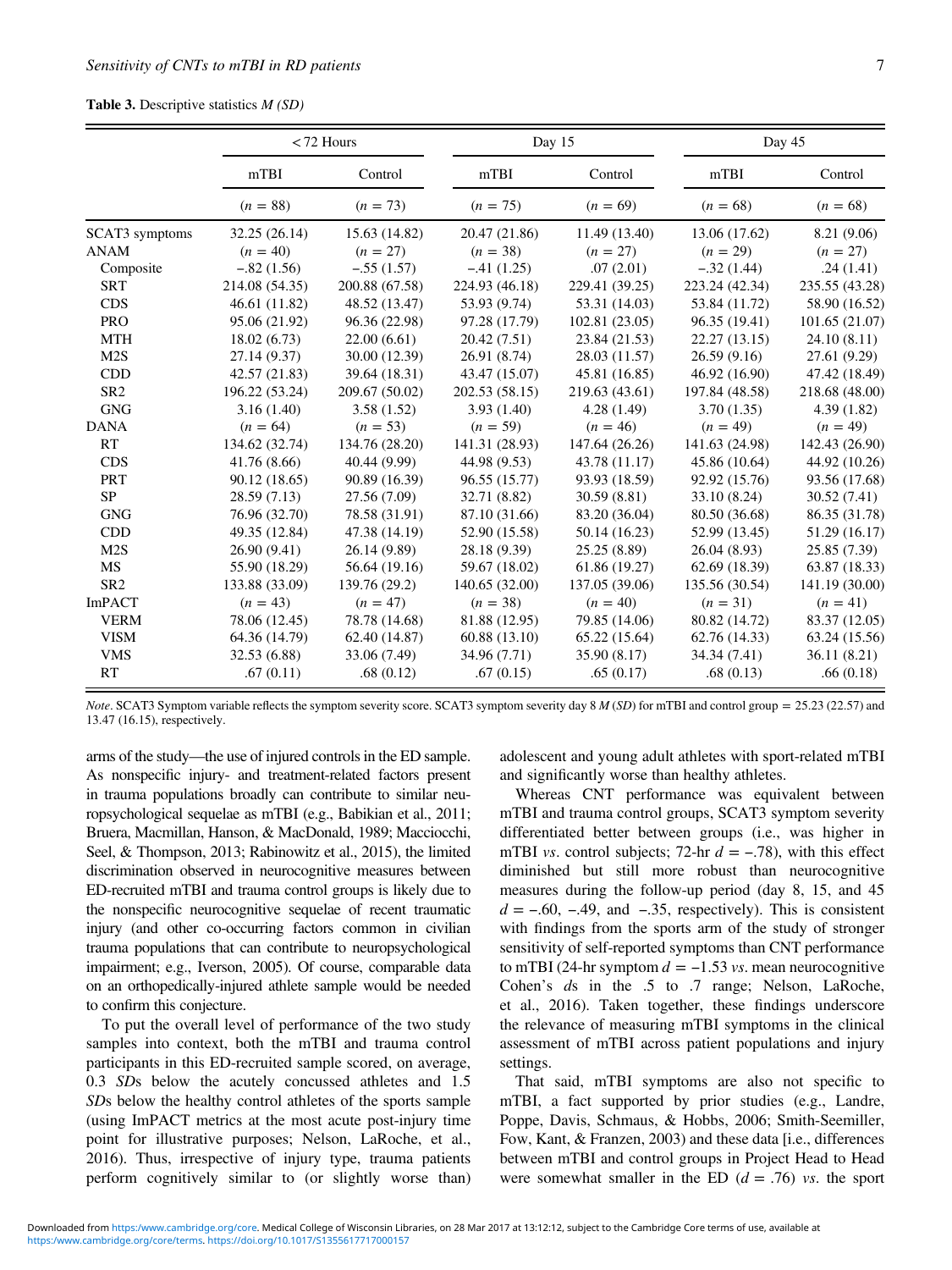<span id="page-7-0"></span>8 L.D. Nelson et al.

Table 4. mTBI versus trauma control group effect sizes (Cohen's d)

Table 5. Area under the ROC curve

|                             | $<$ 72 Hours | Day 15 | Day 45 |
|-----------------------------|--------------|--------|--------|
| SCAT3 symptoms <sup>a</sup> | $-.78$       | $-.49$ | $-.35$ |
| ANAM                        |              |        |        |
| Composite                   | $-.17$       | $-.29$ | $-.40$ |
| <b>SRT</b>                  | .22          | $-.10$ | $-.29$ |
| <b>CDS</b>                  | $-.15$       | .05    | $-.35$ |
| <b>PRO</b>                  | $-.06$       | $-.27$ | $-.26$ |
| <b>MTH</b>                  | $-.60$       | $-.21$ | $-.17$ |
| M2S                         | $-.26$       | $-.11$ | $-.11$ |
| <b>CDD</b>                  | .15          | $-.15$ | $-.03$ |
| SR <sub>2</sub>             | $-.26$       | $-.33$ | $-.43$ |
| <b>GNG</b>                  | $-.28$       | $-.24$ | $-.43$ |
| Mean                        | $-.16$       | $-.18$ | $-.27$ |
| <b>DANA</b>                 |              |        |        |
| <b>SRT</b>                  | .00          | $-.23$ | $-.03$ |
| <b>CDS</b>                  | .14          | .11    | .09    |
| <b>PRT</b>                  | $-.04$       | .15    | $-.04$ |
| <b>SP</b>                   | .15          | .24    | .33    |
| <b>GNG</b>                  | $-.05$       | .11    | $-.17$ |
| CDD                         | .15          | .17    | .11    |
| M <sub>2</sub> S            | .08          | .32    | .02    |
| <b>MS</b>                   | $-.04$       | $-.12$ | $-.06$ |
| SR <sub>2</sub>             | $-.19$       | .10    | $-.19$ |
| Mean                        | .02          | .09    | .01    |
| <b>ImPACT</b>               |              |        |        |
| <b>VERM</b>                 | $-.05$       | .15    | .19    |
| <b>VISM</b>                 | .13          | $-.30$ | $-.03$ |
| <b>VMS</b>                  | $-.07$       | $-.12$ | $-.23$ |
| RT                          | .08          | $-.11$ | $-.11$ |
| Mean                        | .00          | .00    | $-.05$ |

|                             | <72 Hours | Day 15 | Day 45 |
|-----------------------------|-----------|--------|--------|
| SCAT3 symptoms <sup>a</sup> | .72       | .63    | .54    |
| <b>ANAM</b>                 |           |        |        |
| Composite                   | .56       | .58    | .60    |
| <b>SRT</b>                  | .48       | .52    | .56    |
| <b>CDS</b>                  | .57       | .47    | .56    |
| PRT                         | .56       | .59    | .60    |
| <b>MTH</b>                  | .68       | .52    | .61    |
| M2S                         | .56       | .52    | .55    |
| <b>CSD</b>                  | .46       | .53    | .51    |
| SR <sub>2</sub>             | .59       | .58    | .62    |
| <b>GNG</b>                  | .59       | .58    | .56    |
| Mean                        | .56       | .54    | .57    |
| <b>DANA</b>                 |           |        |        |
| <b>SRT</b>                  | .49       | .55    | .48    |
| <b>CDS</b>                  | .46       | .48    | .46    |
| <b>PRO</b>                  | .50       | .47    | .51    |
| <b>SP</b>                   | .45       | .42    | .41    |
| <b>GNG</b>                  | .51       | .48    | .52    |
| <b>CDD</b>                  | .45       | .46    | .46    |
| M <sub>2</sub> S            | .48       | .42    | .48    |
| MS                          | .53       | .54    | .49    |
| SR <sub>2</sub>             | .55       | .51    | .52    |
| Mean                        | .49       | .47    | .48    |
| <b>ImPACT</b>               |           |        |        |
| <b>VERM</b>                 | .53       | .46    | .56    |
| <b>VISM</b>                 | .48       | .58    | .53    |
| <b>VMS</b>                  | .51       | .52    | .57    |
| RT                          | .48       | .55    | .59    |
| Mean                        | .50       | .53    | .56    |

values reflect worse performance in the mTBI group. Values are bolded where  $p < .05$  after adjustment for multiple comparisons. SCAT3 = Sport Concussion Assessment Tool—3;  $SRT =$  Simple reaction time;  $CDS =$ code substitution-learning; PRT = procedural reaction time; MTH = mathematical processing;  $M2S$  = matching to sample;  $CSD$  = code substitution-delayed;  $SR2 = simple$  reaction time 2;  $GNG = go$  no-go;  $SP = spatial processing$ ;  $CDR = code substitution-recall$ ;  $MS = memory$ search;  $SR2$  = simple reaction time trial 2;  $VERM$  = verbal memory composite; VISM = visual memory composite; VMS = visual motor speed  $composition$ ;  $RT$  = reaction time composite.

samples  $(d = 1.53)$ ]. Similar to neurocognitive measures, "mTBI" symptom ratings in our sample probably reflect both acute effects of injury in general as well as the high prevalence of mTBI-like symptoms in community samples (Iverson & Lange, [2003\)](#page-9-0). Although the slightly longer time interval between injury and first assessment in the ED sample  $\langle 72 \text{ hr} \text{ vs. } 24 \text{ hr}; M \text{ time from injury to first }$ assessment  $=$  39 *vs.* 19 hr) could also contribute to weaker effects sizes on clinical measures (see McCrea et al., [2003](#page-9-0)), the relatively slow recovery trajectory of this  $ED$  sample<sup>3</sup>

<sup>a</sup>SCAT3 Day 8 AUC = .68. Values are bolded where  $p < .05$  after adjustment for multiple comparisons. SCAT3 = Sport Concussion Assessment Tool-3; SRT = Simple reaction time; CDS = code substitution-learning; PRT = procedural reaction time; MTH = mathematical processing; M2S  $=$  matching to sample; CSD  $=$  code substitution-delayed; SR2  $=$  simple reaction time 2;  $GNG = go$  no-go;  $SP =$  spatial processing;  $CDR = code$ substitution-recall;  $MS =$  memory search; VERM = verbal memory composite; VISM = visual memory composite; VMS = visual motor speed composite; RT = reaction time composite.

suggests that this procedural difference probably does not contribute substantially to the observed differences in findings across samples.

Finally, test–retest reliability of the neurocognitive measures in the trauma controls of this ED sample were similar to those reported on the healthy control athletes of the sport sample (Nelson, LaRoche, et al., [2016](#page-9-0)), with roughly half over .60 and a quarter over .70. That measurement stability was similar across samples suggests that the reduced sensitivity of neurocognitive measures to mTBI in the ED versus sport sample is not due to lower measurement stability in this population. Although most neurocognitive indices did not meet common standards for use in clinical practice, the similar stability of CNT measures across samples is nevertheless of interest given that the acutely injured nature of this sample was expected to diminish performance stability in comparison to what has been observed in healthy controls.

<sup>&</sup>lt;sup>3</sup> Comparing the effect sizes for symptom severity scores at the first *versus* day 8 assessments across the two samples demonstrates that effect sizes fell by about ¾ (i.e., d = -1.53 to -.41; Nelson, LaRoche, et al., 2 versus day 8 assessments across the two samples demonstrates that effect sizes fell by about ¼ (i.e., d = −1.53 to −.41; Nelson, LaRoche, et al., 2016) between time points in the sport sample and about ¼ (i.e.,  $d = -.72$  to −.60) in this ED sample.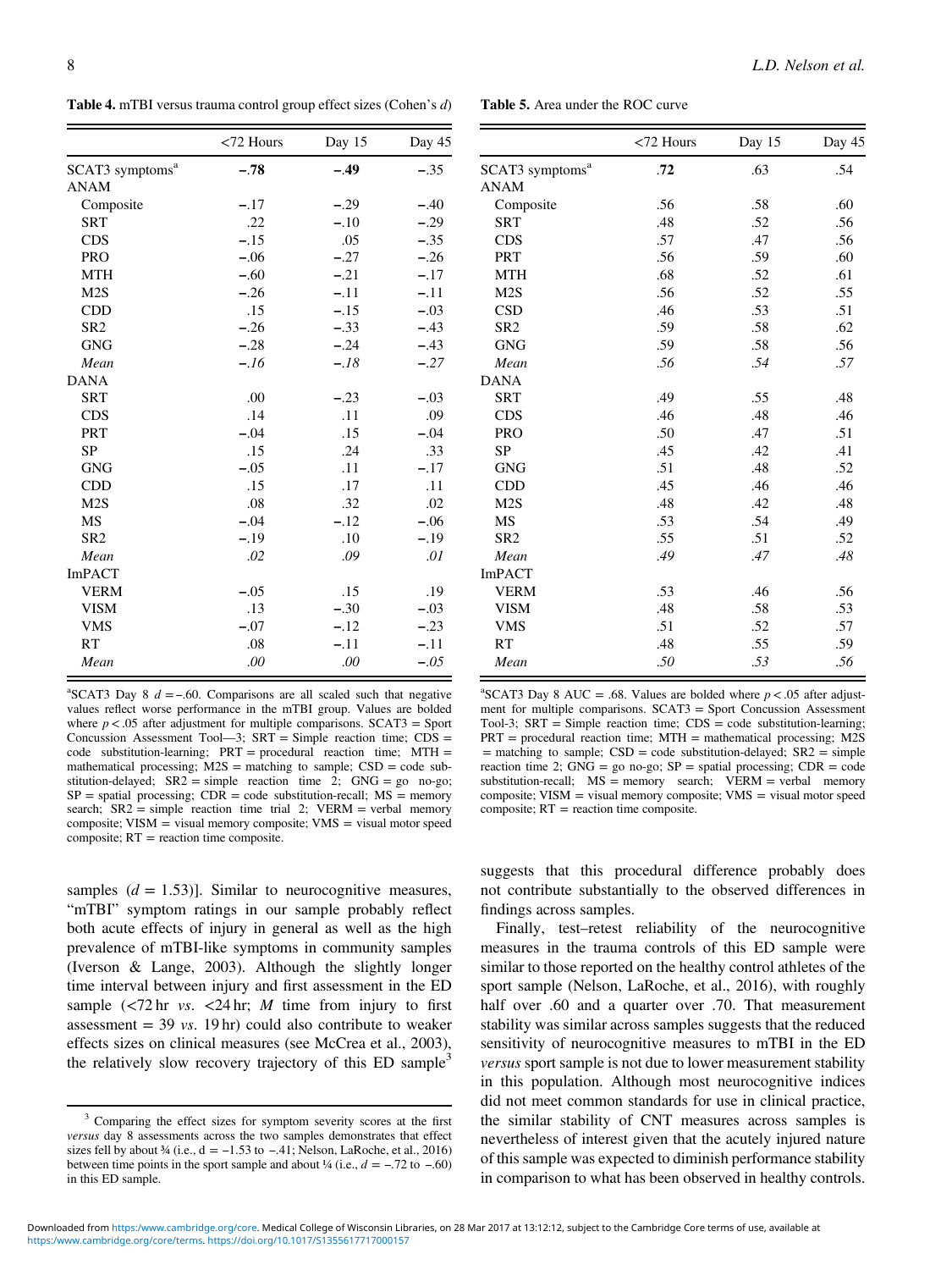<span id="page-8-0"></span>This investigation had several limitations. First, subjects were evaluated in a laboratory setting within 72 hr of injury; thus, it is possible that stronger group differences in clinical assessment measures would have been found had subjects been assessed more acutely (such as within the ED). Second, the study design (i.e., assignment of two of three CNTs to each subject) and presence of loss to follow-up (16% at 45 days post-injury) contributed to smaller sample sizes  $(<50)$  for some CNT measures and at some time points. Nevertheless, the findings are considered valuable since quantifying effect sizes was of greater interest than achieving statistical significance, because the acute (72-hr) post-injury time point (in which all subjects provided data) was of greatest interest in terms of hypothesized cognitive effects, and because there did not appear to be significant bias in the subset of the sample that completed day 15 and 45 follow-up appointments (i.e., completion of follow-up appointments was unrelated to major demographic and injury-related factors). Third, some participants were examined in the same room as other subjects, which could have affected their performance. In particular, group settings tend to negatively impact cognitive performance, although the magnitude of this effect depends on several factors such as group size and the particular cognitive domain being assessed (Eastvold, Belanger, & Vanderploeg, [2012;](#page-9-0) Lichtenstein, Moser, & Schatz, [2014](#page-9-0)). While group testing occurred relatively infrequently, in the future testing setting should be better controlled or documented so that the effect of environmental factors can be minimized or formally evaluated.

In summary, we found that among three CNTs (ANAM, DANA, ImPACT) administered to community patients recruited from an ED, none reliably differentiated between mTBI and trauma control groups within 72 hr of injury or later post-injury time points. While SCAT3 symptom scores were significantly elevated in mTBI versus control groups, effect sizes were modest in comparison to what has been reported in the sport-related mTBI literature, where concussed athletes have typically been compared to healthy controls. We interpret these attenuated findings as a consequence of the nonspecific factors common in trauma patients that mimic the clinical effects of mTBI. The implication of these findings is that these assessment tools, which are commonly used for assessment of sportrelated mTBI, appear less valuable for the assessment of mTBI sequelae in this more complex and heterogeneous patient-based ED sample.

Alternatively, it is possible that more acute neuropsychological assessment or aggregation of neuropsychological measures with other emerging markers of mTBI (e.g., blood biomarkers, neuroimaging) would contribute to improved performance in the context of acute identification of the effects of mTBI specifically. Furthermore, these findings do not rule out the possibility that acute neuropsychological data could be informative for prognostic purposes in mTBI or other patient populations (Dischinger, Ryb, Kufera, & Auman, [2009;](#page-9-0) McCrea et al., [2013;](#page-9-0) Meehan, Mannix, Monuteaux, Stein, & Bachur, [2014;](#page-9-0) Nelson, Tarima, et al., [2016\)](#page-9-0). At the present time, however, the findings suggest that clinicians can continue to apply standard clinical criteria to

assess patients for mTBI; neurocognitive assessment may provide supporting data on patients' presenting concerns but is not useful for diagnostic purposes.

## ACKNOWLEDGMENTS

We thank David Gray, Ashley LaRoche, and Adam Pfaller for their contributions to data collection. This work was supported by the U.S. Army Medical Research and Materiel Command (M.M., award number W81XWH-12-1-0004) and the National Center for Advancing Translational Sciences (National Institutes of Health Grant Number UL1TR001436). Opinions, interpretations, conclusions, and recommendations expressed in the manuscript are those of the authors and are not necessarily endorsed by the U.S. Army or representative of the official views of the NIH. The authors have no conflicts of interest to report.

#### Supplementary material

To view supplementary material for this article, please visit https://doi.org/10.1017/S1355617717000157

#### REFERENCES

- Babikian, T., Satz, P., Zaucha, K., Light, R., Lewis, R.S., & Asarnow, R.F. (2011). The UCLA longitudinal study of neurocognitive outcomes following mild pediatric traumatic brain injury. Journal of the International Neuropsychological Society, 17, 886–895. doi: 10.1017/S1355617711000907
- Bazarian, J.J., McClung, J., Cheng, Y.T., Flesher, W., & Schneider, S.M. (2005). Emergency department management of mild traumatic brain injury in the USA. Emergency Medicine, 22, 473–477. doi: 10.1136/ emj.2004.019273
- Bazarian, J.J., McClung, J., Shah, M.N., Cheng, Y.T., Flesher, W., & Kraus, J. (2005). Mild traumatic brain injury in the United States, 1998–2000. Brain Injury, 19, 85–91.
- Benjamini, Y., & Hochberg, Y. (1995). Controlling the false discovery rate: A practical and powerful approach to multiple testing. Journal of the Royal Statistical Society: Series B (Statistical Mehodology), 57, 289–300.
- Bruera, E., Macmillan, K., Hanson, J., & MacDonald, R.N. (1989). The cognitive effects of the administration of narcotic analgesics in patients with cancer pain. Pain, 39, 13–16.
- Cassidy, J.D., Carroll, L.J., Peloso, P.M., Borg, J., von Holst, H., Holm, L., . . . WHO Collaborating Centre Task Force on Mild Traumatic Brain Injury. (2004). Incidence, risk factors and prevention of mild traumatic brain injury: Results of the WHO Collaborating Centre Task Force on Mild Traumatic Brain Injury. Journal of Rehabilitation Medicine, 43(Suppl), 28–60.
- Centers for Disease Control and Prevention, CDC. (2015). Report to congress on traumatic brain injury in the United States: Epidemiology and rehabilitation. Atlanta, GA: National Center for Injury Prevention and Control; Division of Unintentional Injury Prevention.
- Chin, E.Y., Nelson, L.D., Barr, W.B., McCrory, P., & McCrea, M.A. (2016). Reliability and validity of the Sport Concussion Assessment Tool 3 (SCAT3) in high school and collegiate athletes. American Journal of Sports Medicine, 44, 2276–2285. doi: 10.1177/0363546516648141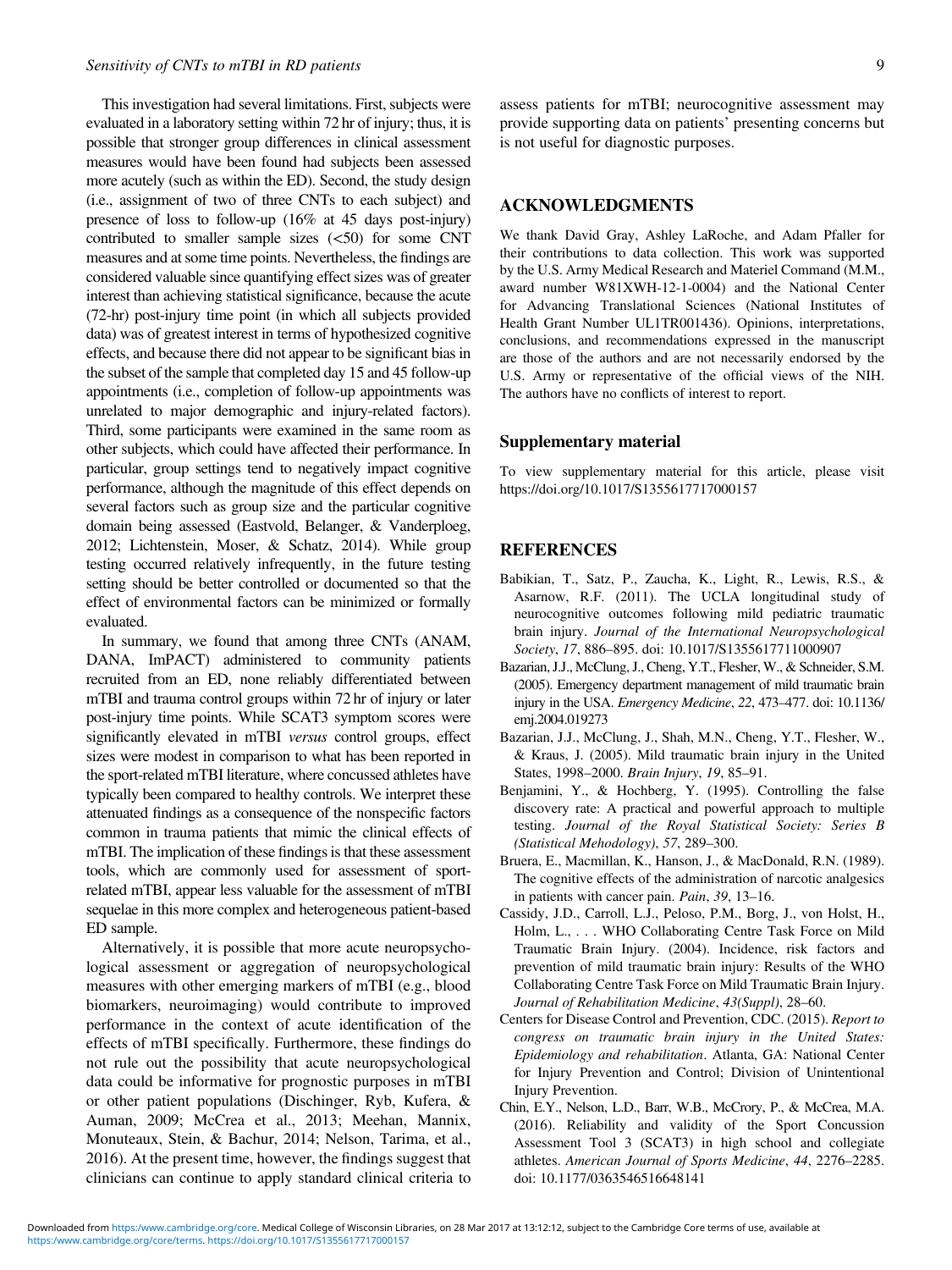- <span id="page-9-0"></span>Covassin, T., Elbin, R. III, & Stiller-Ostrowski, J.L. (2009). Current sport-related concussion teaching and clinical practices of sports medicine professionals. Journal of Athletic Training, 44, 400–404. doi: 10.4085/1062-6050-44.4.400
- Delaney, J.S., Abuzeyad, F., Correa, J.A., & Foxford, R. (2005). Recognition and characteristics of concussions in the emergency department population. Journal of Emergency Medicine, 29, 189–197.
- Derogatis, L.R. (2001). Brief Symptom Inventory 18 (BSI-18): Administration, scoring, and procedures manual. Bloomington, MN: Pearson.
- Diener, E., Emmons, R.A., Larsen, R.J., & Griffin, S. (1985). The Satisfaction With Life Scale. Journal of Personality Assessment, 49, 71–75. doi: 10.1207/s15327752jpa4901\_13
- Dischinger, P.C., Ryb, G.E., Kufera, J.A., & Auman, K.M. (2009). Early predictors of postconcussive syndrome in a population of trauma patients with mild traumatic brain injury. Journal of Trauma, 66, 289–296. doi: 10.1097/TA.0b013e3181961da2
- Eastvold, A.D., Belanger, H.G., & Vanderploeg, R.D. (2012). Does a third party observer affect neuropsychological test performance? It depends. The Clinical Neuropsychologist, 26, 520–541.
- Faul, M., Xu, L., Wald, M.M., & Coronado, V.G. (2010). Traumatic brain injury in the United States: Emergency department visits, hospitalizations and deaths 2002-2006. Atlanta, GA: Centers for Disease Control and Prevention, National Center for Injury Prevention and Control.
- Furger, R.E., Nelson, L.D., Lerner, E.B., & McCrea, M.A. (2016). Frequency of factors that complicate the identification of mild traumatic brain injury in level I trauma center patients. Concussion, 1, CNC11. doi: 10.2217/cnc.15.11
- Green, P. (2003). Green's Medical Symptom Validity Test for Windows. Edmonton, Alberta, Canada: Green's Publishing, Inc.
- Guskiewicz, K.M., Ross, S.E., & Marshall, S.W. (2001). Postural stability and neuropsychological deficits after concussion in collegiate athletes. Journal of Athletic Training, 36, 263–273.
- Helmick, K., Guskiewicz, K., Barth, J., Cantu, R., Kelly, J., McDonald, E., … Warden, D. (2006). Defense and Veterans Brain Injury Center Working Group on the Acute Management of Mild Traumatic Brain Injury in Military Operational Settings: Clinical practice guideline and recommendations. Washington, DC: Defense and Veteran Brain Injury Center. Retrieved from [http://www.pdhealth.mil/downloads/clinical\\_practice\\_guideline\\_](http://www.pdhealth.mil/downloads/clinical_practice_guideline_recommendations.pdf) [recommendations.pdf](http://www.pdhealth.mil/downloads/clinical_practice_guideline_recommendations.pdf)
- Iverson, G.L. (2005). Outcome from mild traumatic brain injury. Current Opinion in Psychiatry, 18, 301–317. doi: 10.1097/01. yco.0000165601.29047.ae
- Iverson, G.L., & Lange, R.T. (2003). Examination of "postconcussion-like" symptoms in a healthy sample. Applied Neuropsychology, 10, 137–144. doi: 10.1207/S15324826AN1003\_02
- Landre, N., Poppe, C.J., Davis, N., Schmaus, B., & Hobbs, S.E. (2006). Cognitive functioning and postconcussive symptoms in trauma patients with and without mild TBI. Archives of Clinical Neuropsychology, 21, 255–273. doi: 10.1016/j.acn.2005.12.007
- Lichtenstein, J.D., Moser, R.S., & Schatz, P. (2014). Age and test setting affect the prevalence of invalid baseline scores on neurocognitive tests. American Journal of Sports Medicine, 42, 479–484. doi: 10.1177/0363546513509225
- Luoto, T.M., Tenovuo, O., Kataja, A., Brander, A., Ohman, J., & Iverson, G.L. (2013). Who gets recruited in mild traumatic brain injury research? Journal of Neurotrauma, 30, 11–16. doi: 10.1089/neu.2012.2611
- Macciocchi, S.N., Seel, R.T., & Thompson, N. (2013). The impact of mild traumatic brain injury on cognitive functioning following co-occurring spinal cord injury. Archives of Clinical Neuropsychology, 28, 684–691. doi: 10.1093/arclin/act049
- Mathias, J.L., Harman-Smith, Y., Bowden, S.C., Rosenfeld, J.V., & Bigler, E.D. (2014). Contribution of psychological trauma to outcomes after traumatic brain injury: Assaults versus sporting injuries. Journal of Neurotrauma, 31, 658–669. doi: 10.1089/ neu.2013.3160
- McCrea, M., Guskiewicz, K.M., Marshall, S.W., Barr, W., Randolph, C., Cantu, R.C., … Kelly, J.P. (2003). Acute effects and recovery time following concussion in collegiate football players: The NCAA Concussion Study. Journal of the American Medical Association, 290, 2556–2563. doi: 10.1001/ jama.290.19.2556
- McCrea, M., Guskiewicz, K., Randolph, C., Barr, W.B., Hammeke, T.A., Marshall, S.W., … Kelly, J.P. (2013). Incidence, clinical course, and predictors of prolonged recovery time following sportrelated concussion in high school and college athletes. Journal of the International Neuropsychological Society, 19, 22–33. doi: 10.1017/S1355617712000872
- McCrea, M., Kelly, J.P., Randolph, C., Kluge, J., Bartolic, E., Finn, G., & Baxter, B. (1998). Standardized assessment of concussion (SAC): On-site mental status evaluation of the athlete. Journal of Head Trauma Rehabilitation, 13, 27–35.
- McCrory, P., Meeuwisse, W.H., Aubry, M., Cantu, B., Dvorak, J., Echemendia, R.J., … Turner, M. (2013). Consensus statement on concussion in sport: The 4th International Conference on Concussion in Sport held in Zurich, November 2012. British Journal of Sports Medicine, 47, 250–258. doi: 10.1136/bjsports-2013-092313
- Meehan, W.P. III, d'Hemecourt, P., Collins, C.L., Taylor, A.M., & Comstock, R.D. (2012). Computerized neurocognitive testing for the management of sport-related concussions. Pediatrics, 129, 38–44. doi: 10.1542/peds.2011-1972
- Meehan, W.P. III, Mannix, R., Monuteaux, M.C., Stein, C.J., & Bachur, R.G. (2014). Early symptom burden predicts recovery after sport-related concussion. Neurology, 83, 2204-2210. doi: 10.1212/WNL.0000000000001073
- Nelson, L.D., LaRoche, A.A., Pfaller, A.Y., Lerner, E.B., Hammeke, T.A., Randolph, C., … McCrea, M.A. (2016). Prospective, head-to-head study of three computerized neurocognitive assessment tools (CNTs): Reliability and validity for the assessment of sport-related concussion. Journal of the International Neuropsychological Society, 22, 24–37. doi: 10.1017/ S1355617715001101
- Nelson, L.D., Pfaller, A.Y., Rein, L., & McCrea, M.A. (2015). Rates and predictors of invalid baseline test performance for three computerized neurocognitive tests (CNTs): ANAM, Axon, and ImPACT. American Journal of Sports Medicine, 43, 2018–2026. doi: 10.1177/0363546515587714
- Nelson, L.D., Tarima, S., LaRoche, A.A., Hammeke, T.A., Barr, W.B., Guskiewicz, K., … McCrea, M.A. (2016). Preinjury somatization symptoms contribute to clinical recovery after sport-related concussion. Neurology, 86, 1856–1863.
- Peterson, S.E., Stull, M.J., Collins, M.W., & Wang, H.E. (2009). Neurocognitive function of emergency department patients with mild traumatic brain injury. Annals of Emergency Medicine, 53, 796–803 e791. doi: 10.1016/j.annemergmed.2008.10.015
- Powell, J.M., Ferraro, J.V., Dikmen, S.S., Temkin, N.R., & Bell, K.R. (2008). Accuracy of mild traumatic brain injury diagnosis. Archives of Physical Medicine and Rehabilitation, 89, 1550–1555. doi: 10.1016/ j.apmr.2007.12.035